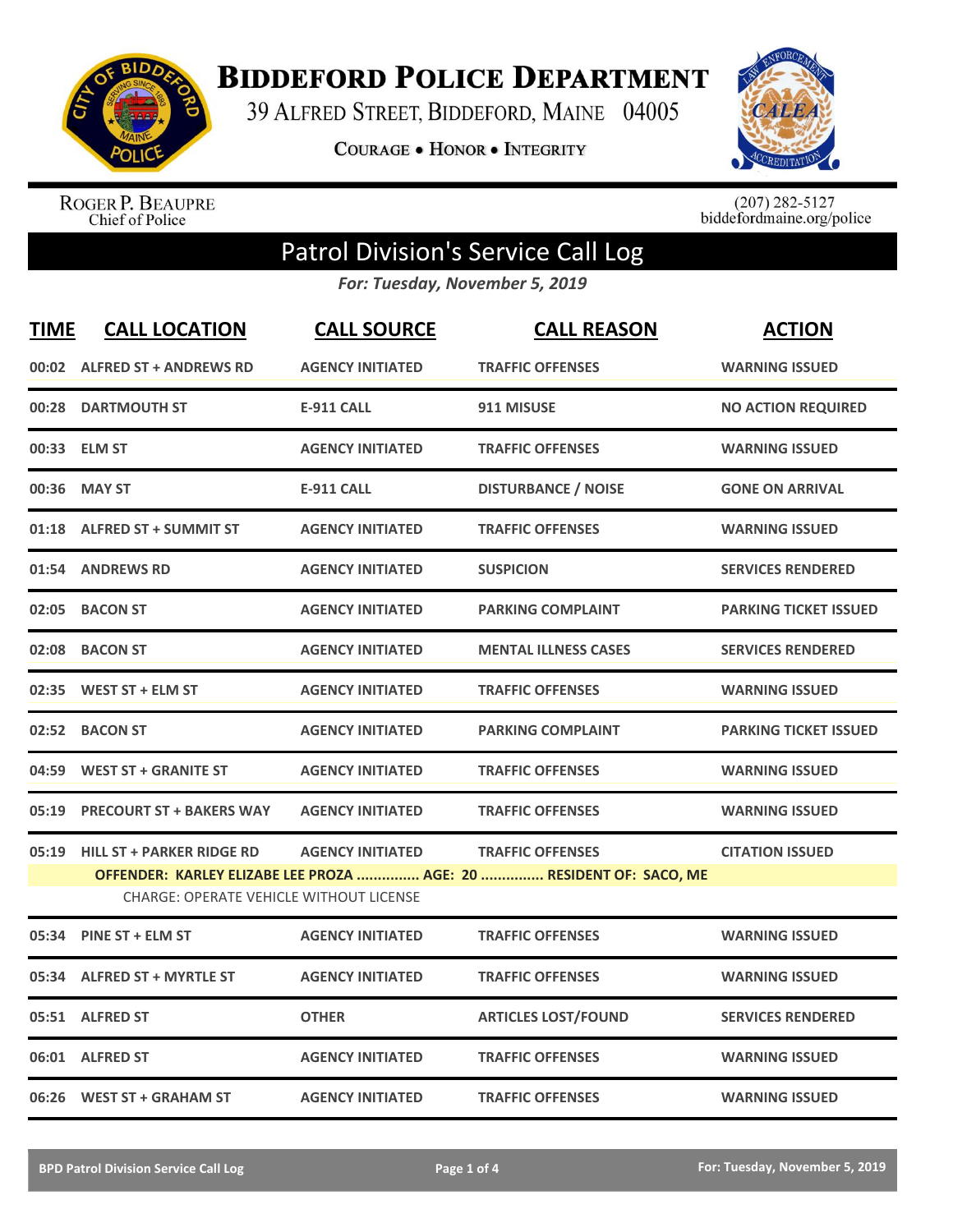| <b>TIME</b> | <b>CALL LOCATION</b>             | <b>CALL SOURCE</b>        | <b>CALL REASON</b>                                                  | <b>ACTION</b>                |
|-------------|----------------------------------|---------------------------|---------------------------------------------------------------------|------------------------------|
|             | 06:29 PIKE ST                    | <b>NON-EMERGENCY CALL</b> | <b>CHECK WELFARE</b>                                                | <b>TRANSPORT TO HOSPITAL</b> |
| 06:40       | <b>ALFRED ST + WELLSPRING RD</b> | <b>NON-EMERGENCY CALL</b> | <b>CHECK WELFARE</b>                                                | <b>TRANSPORT TO HOSPITAL</b> |
|             | 07:01 ALFRED ST                  | <b>WALK-IN AT STATION</b> | <b>CIVIL COMPLAINT</b>                                              | <b>CIVIL COMPLAINT</b>       |
|             | 07:48 WEST ST                    | <b>AGENCY INITIATED</b>   | <b>SUSPICION</b>                                                    | <b>SERVICES RENDERED</b>     |
|             | 08:04 MAIN ST                    | <b>E-911 CALL</b>         | <b>SUSPICION</b>                                                    | <b>SERVICES RENDERED</b>     |
|             | 08:36 POOL ST                    | <b>WALK-IN AT STATION</b> | <b>ARTICLES LOST/FOUND</b>                                          | <b>SERVICES RENDERED</b>     |
|             | 08:44 BUZZELL RD                 | <b>E-911 CALL</b>         | ATTEMPTED/THREATENED SUICIDE TRANSPORT TO HOSPITAL                  |                              |
|             | 08:50 AUTUMN LN                  | <b>NON-EMERGENCY CALL</b> | <b>UNLOCKED DOORS - WINDOWS</b>                                     | <b>BUILDING CHECK/SECURE</b> |
|             | 09:00 MAIN ST                    | <b>WALK-IN AT STATION</b> | <b>PAPERWORK</b>                                                    | <b>PAPERWORK NOT SERVED</b>  |
|             | 09:06 ALFRED ST                  | <b>NON-EMERGENCY CALL</b> | <b>ARTICLES LOST/FOUND</b>                                          | <b>SERVICES RENDERED</b>     |
|             | 09:15 MAPLEWOOD AVE              | <b>AGENCY INITIATED</b>   | <b>SUSPICION</b>                                                    | <b>REPORT TAKEN</b>          |
|             | 09:17 ST MARYS ST + MAIN ST      | <b>AGENCY INITIATED</b>   | <b>ANIMAL COMPLAINT</b>                                             | <b>SERVICES RENDERED</b>     |
|             | 09:22 VINE ST                    | <b>E-911 CALL</b>         | 911 MISUSE                                                          | <b>SERVICES RENDERED</b>     |
|             | 09:24 ALFRED ST                  | <b>WALK-IN AT STATION</b> | <b>WARRANT ARREST</b>                                               | <b>ARREST(S) MADE</b>        |
|             | <b>CHARGE: WARRANT ARREST</b>    |                           | OFFENDER: BRIANNA L RICHARDSON  AGE: 29  RESIDENT OF: BIDDEFORD, ME |                              |
| 09:53       | <b>OLD ALFRED RD</b>             | <b>AGENCY INITIATED</b>   | <b>ANIMAL COMPLAINT</b>                                             | <b>SERVICES RENDERED</b>     |
|             | 10:01 POOL ST                    | <b>AGENCY INITIATED</b>   | <b>TRAFFIC OFFENSES</b>                                             | <b>WARNING ISSUED</b>        |
|             | 10:21 DRAPEAU ST                 | <b>E-911 CALL</b>         | 911 MISUSE                                                          | <b>NO ACTION REQUIRED</b>    |
|             | <b>10:26 MAIN ST</b>             | <b>NON-EMERGENCY CALL</b> | <b>BURGLARY</b>                                                     | <b>ARREST(S) MADE</b>        |
|             | <b>CHARGE: BURGLARY</b>          |                           | OFFENDER: RICHARD DEAN VALLIERE  AGE: 43  RESIDENT OF: SACO, ME     |                              |
|             | 10:32 ALFRED ST                  | <b>E-911 CALL</b>         | 911 MISUSE                                                          | <b>NO ACTION REQUIRED</b>    |
|             | 10:34 ELM ST + CENTER ST         | <b>AGENCY INITIATED</b>   | <b>TRAFFIC OFFENSES</b>                                             | <b>WARNING ISSUED</b>        |
|             | 10:51 INDIAN RIDGE DR            | <b>WALK-IN AT STATION</b> | <b>ALL OTHER</b>                                                    | <b>REPORT TAKEN</b>          |
|             | 11:06 ELM ST                     | <b>WALK-IN AT STATION</b> | <b>SUSPICION</b>                                                    | <b>SERVICES RENDERED</b>     |
|             | 11:15 MAIN ST                    | <b>NON-EMERGENCY CALL</b> | <b>PAPERWORK</b>                                                    | <b>PAPERWORK NOT SERVED</b>  |
|             | 11:28 ALFRED ST                  | <b>E-911 CALL</b>         | <b>CRIM THREAT / TERRORIZING</b>                                    | <b>NO VIOLATION</b>          |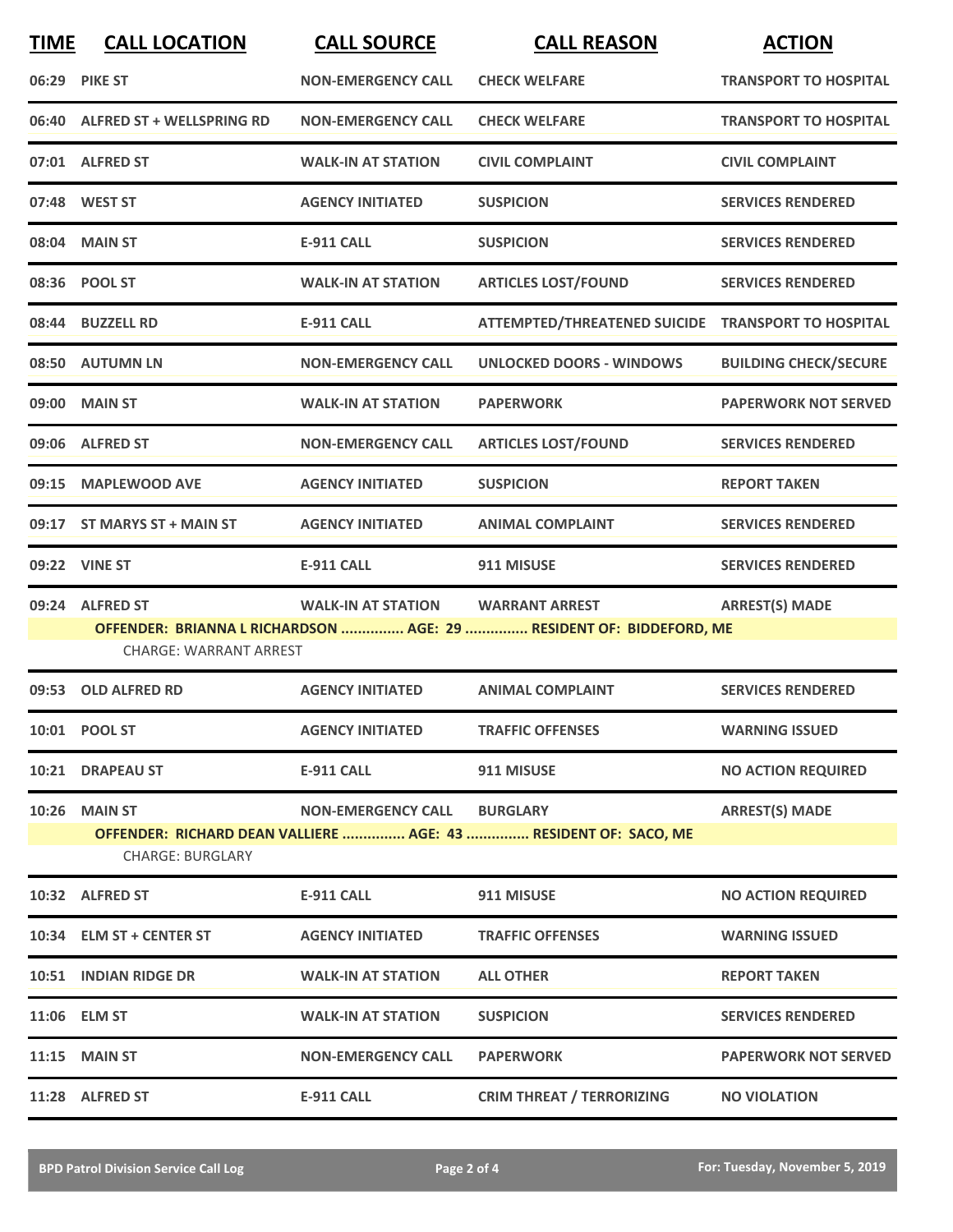| <b>TIME</b> | <b>CALL LOCATION</b>                                  | <b>CALL SOURCE</b>        | <b>CALL REASON</b>                              | <b>ACTION</b>                |
|-------------|-------------------------------------------------------|---------------------------|-------------------------------------------------|------------------------------|
|             | 11:42 MAIN ST + ALFRED ST                             | <b>WALK-IN AT STATION</b> | <b>ANIMAL COMPLAINT</b>                         | <b>GONE ON ARRIVAL</b>       |
|             | 11:52 THORNTON ST                                     | <b>NON-EMERGENCY CALL</b> | <b>BURGLARY</b>                                 | <b>REPORT TAKEN</b>          |
|             | 12:01 ST MARYS ST                                     | <b>E-911 CALL</b>         | <b>DISTURBANCE / NOISE</b>                      | <b>SERVICES RENDERED</b>     |
|             | 12:06 ELM ST                                          | <b>AGENCY INITIATED</b>   | <b>PRO-ACTIVE DV RESPONSE TEAM</b>              | <b>NO VIOLATION</b>          |
|             | 12:07 WEST MYRTLE ST                                  | <b>AGENCY INITIATED</b>   | <b>PRO-ACTIVE DV RESPONSE TEAM</b>              | <b>NO VIOLATION</b>          |
|             | 12:13 FOREST ST                                       | <b>NON-EMERGENCY CALL</b> | <b>ANIMAL COMPLAINT</b>                         | <b>NO ACTION REQUIRED</b>    |
|             | 12:13 MAIN ST                                         | <b>WALK-IN AT STATION</b> | <b>UNLOCKED DOORS - WINDOWS</b>                 | <b>BUILDING CHECK/SECURE</b> |
|             | 12:14 FREEMAN ST                                      | <b>NON-EMERGENCY CALL</b> | <b>CHECK WELFARE</b>                            | <b>SERVICES RENDERED</b>     |
|             | 12:17 LINCOLN ST + STONE ST                           | <b>E-911 CALL</b>         | <b>FIGHTS</b>                                   | <b>REPORT TAKEN</b>          |
|             | 12:32 MAIN ST                                         | <b>NON-EMERGENCY CALL</b> | <b>CHECK WELFARE</b>                            | <b>REPORT TAKEN</b>          |
|             | 12:33 ADAMS ST                                        | <b>NON-EMERGENCY CALL</b> | <b>SUSPICION</b>                                | <b>GONE ON ARRIVAL</b>       |
|             | 12:43 HILL ST + POOL ST                               | <b>NON-EMERGENCY CALL</b> | <b>PARKING COMPLAINT</b>                        | <b>NO VIOLATION</b>          |
|             | 13:03 ALFRED ST + WASHINGTON ST                       | <b>E-911 CALL</b>         | <b>DRUNKENNESS</b>                              | <b>TRANSPORT TO HOSPITAL</b> |
| 13:21       | <b>THATCHER BROOK LN</b>                              | <b>NON-EMERGENCY CALL</b> | <b>ANIMAL COMPLAINT</b>                         | <b>SERVICES RENDERED</b>     |
| 13:22       | <b>THORNTON ST</b>                                    | <b>AGENCY INITIATED</b>   | <b>ARTICLES LOST/FOUND</b>                      | <b>REPORT TAKEN</b>          |
|             | 13:50 ALFRED ST + BIDDEFORD GATE                      | E-911 CALL                | <b>SUSPICION</b>                                | <b>SERVICES RENDERED</b>     |
|             | 13:57 MARINER WAY                                     | <b>NON-EMERGENCY CALL</b> | <b>THEFT</b>                                    | <b>REPORT TAKEN</b>          |
|             | 14:53 SOUTH ST                                        | <b>WALK-IN AT STATION</b> | <b>THEFT</b>                                    | <b>SERVICES RENDERED</b>     |
|             | 15:42 ALFRED ST + MEDICAL CENTER D NON-EMERGENCY CALL |                           | <b>CHECK WELFARE</b>                            | <b>NEGATIVE CONTACT</b>      |
|             | 16:24 ALFRED ST                                       | <b>NON-EMERGENCY CALL</b> | <b>CHECK WELFARE</b>                            | <b>WARNING ISSUED</b>        |
|             | 16:29 WENDELL AVE                                     | <b>NON-EMERGENCY CALL</b> | <b>PARKING COMPLAINT</b>                        | <b>PARKING TICKET ISSUED</b> |
|             | <b>16:49 MAIN ST</b>                                  | <b>NON-EMERGENCY CALL</b> | <b>CHECK WELFARE</b>                            | <b>GONE ON ARRIVAL</b>       |
|             | 16:51 ALFRED ST                                       | <b>WALK-IN AT STATION</b> | <b>ASSIST PD AGENCY</b>                         | <b>SERVICES RENDERED</b>     |
|             | 16:51 LINCOLN ST                                      | <b>NON-EMERGENCY CALL</b> | <b>CRIM THREAT / TERRORIZING</b>                | <b>SERVICES RENDERED</b>     |
|             | 17:25 ANDREWS RD                                      | <b>E-911 CALL</b>         | 911 MISUSE                                      | <b>NO ACTION REQUIRED</b>    |
|             | 17:27 GRANITE ST                                      | <b>NON-EMERGENCY CALL</b> | ATTEMPTED/THREATENED SUICIDE NO ACTION REQUIRED |                              |